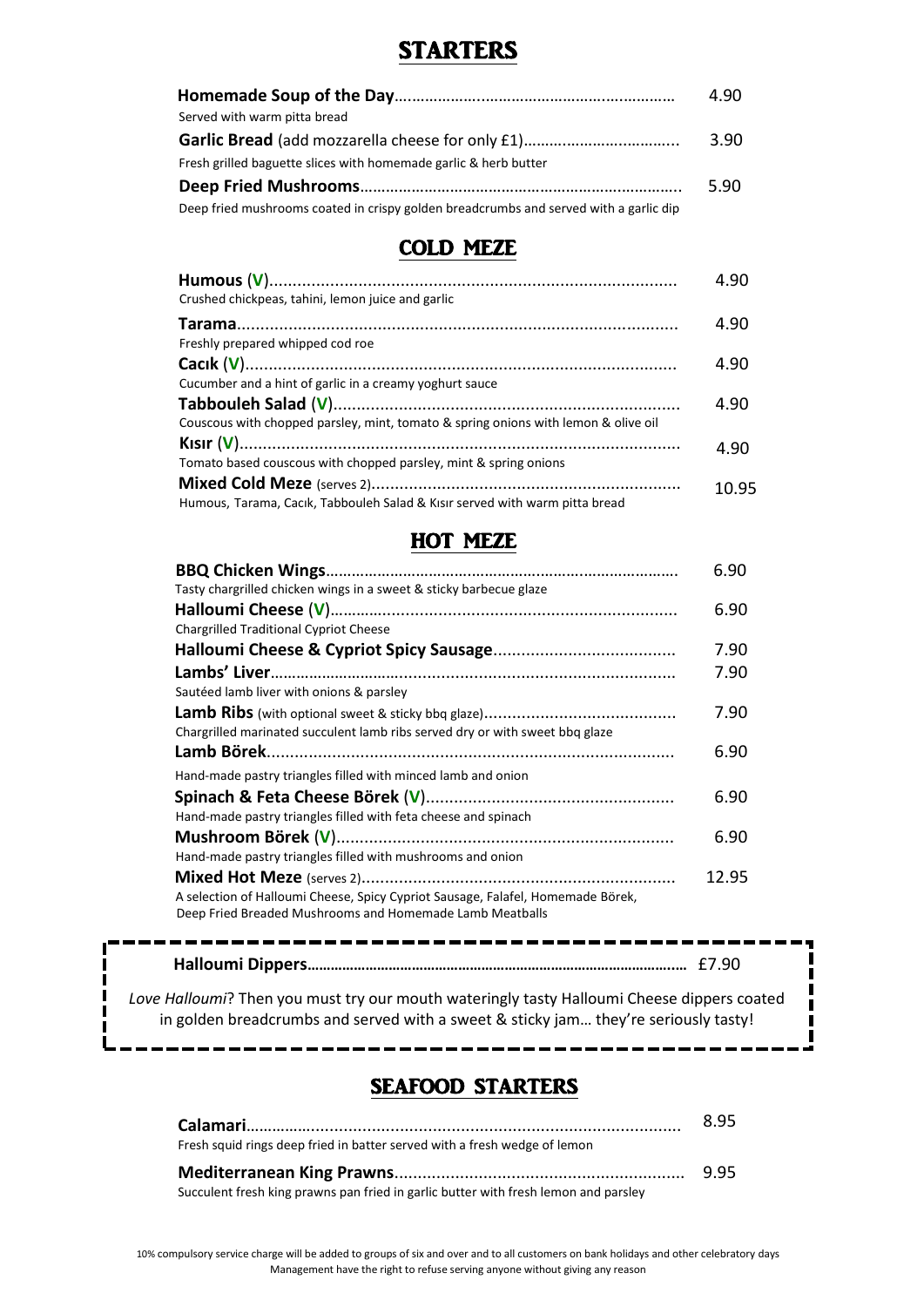## **KEBABS**

# **All our kebabs are home-made, hand marinated and cooked on real charcoal!**

| Marinated chargrilled lamb cubes served with salad & either chips or rice or couscous                                                                                                                                                                                            | 13.90 |  |
|----------------------------------------------------------------------------------------------------------------------------------------------------------------------------------------------------------------------------------------------------------------------------------|-------|--|
| Marinated chargrilled chicken breast cubes served with salad & either chips or rice or couscous                                                                                                                                                                                  | 11.90 |  |
| Mixture of marinated lamb & chicken shish served with salad & either chips or rice or couscous                                                                                                                                                                                   | 12.90 |  |
| Marinated spit roasted chicken slices served with salad & either chips or rice or couscous                                                                                                                                                                                       | 10.90 |  |
| Homemade spit roasted and thinly sliced lamb served with salad & either chips or rice or couscous                                                                                                                                                                                | 10.90 |  |
| Mixture of lamb and chicken döner served with salad & either chips or rice or couscous                                                                                                                                                                                           | 10.90 |  |
| Chargrilled skewered spicy minced lamb served with salad & either chips or rice or couscous                                                                                                                                                                                      | 11.90 |  |
| Marinated chicken wings grilled on charcoal served with salad & either chips or rice or couscous                                                                                                                                                                                 | 10.90 |  |
| Marinated lamb ribs cooked over charcoal, served with salad & either chips or rice or couscous                                                                                                                                                                                   | 12.90 |  |
| 4pcs seasoned lamb chops grilled on charcoal, served with salad & either chips or rice or couscous                                                                                                                                                                               | 14.90 |  |
| Whole Lamb Shank grilled on charcoal and served with salad and sautéed potatoes                                                                                                                                                                                                  | 13.90 |  |
| Lamb shish, chicken shish and adana kebab served with salad & either chips or rice or couscous                                                                                                                                                                                   | 15.90 |  |
| Lamb shish, chicken shish, lamb döner and chicken döner served with salad & either chips or rice or<br>couscous                                                                                                                                                                  | 16.90 |  |
| Selection of chargrilled lamb shish, chicken shish, adana kebab, lamb ribs, lamb döner, chicken döner,<br>chicken wings and two lamb chops served with salad & your choice of either chips or rice or couscous                                                                   | 29.90 |  |
|                                                                                                                                                                                                                                                                                  |       |  |
| Meze of Humous and Cacik served with warm pitta bread plus a FULL Kebab<br>Selection of Chargrilled Lamb Shish, Chicken Shish, Lamb Döner, Chicken Döner,<br>Adana Kebab, Chicken Köfte, Traditional Spicy Cypriot Sausage,<br>Lamb Ribs, Chicken Wings and 4pcs Lamb Chops too! |       |  |
| Served with mixed salad and ALL three sides of Chips + Rice + Couscous WOW!!                                                                                                                                                                                                     |       |  |

П

П п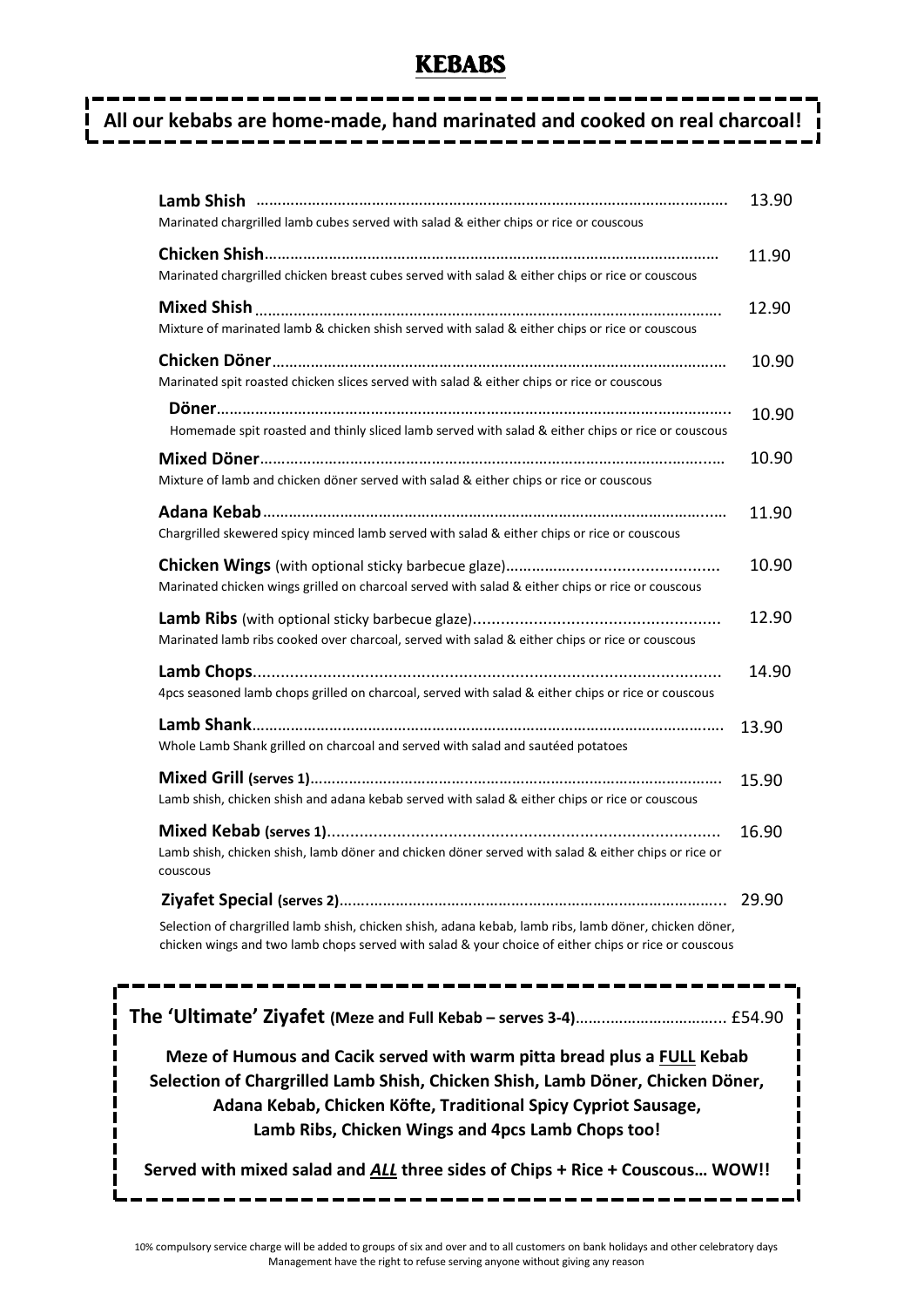## HANGING SKEWERS

#### **Our hanging skewers are a real show stopper!**

#### **These tasty hanging skewers are all hand marinated & cooked on real charcoal**

| Skewered fresh King Prawns, Seabass and Salmon with chargrilled mushrooms, onions and<br>peppers served with fresh spinach and homemade sautéed potatoes     |  |
|--------------------------------------------------------------------------------------------------------------------------------------------------------------|--|
| Skewered fresh King Prawns with chargrilled mushrooms, onions and peppers served with<br>fresh spinach and homemade sautéed potatoes                         |  |
| Skewered selection of lamb shish and chicken shish with chargrilled mushrooms, onions<br>and peppers served with fresh spinach and homemade sautéed potatoes |  |

# STEAK

#### **(All our Steaks are from the finest cuts of beef and cooked on real charcoal)**

|--|--|

|--|--|

*Served with chargrilled mushrooms and tomatoes, mixed salad and your choice of either sautéed potatoes, chips, rice or couscous*

<u>. . . . . . . . . . . . . . . . .</u> **Add a homemade creamy peppercorn sauce to your steak for only £2.50**

# TRADITIOAL SPECIALS

| Lamb döner on a bed of sliced warm bread topped with yoghurt and tomato sauce                    | £12.90 |
|--------------------------------------------------------------------------------------------------|--------|
| Spicy chargrilled minced lamb on a bed of sliced warm bread topped with yoghurt and tomato sauce | £13.90 |
| Cubes of chargrilled lamb shish bedded on sliced warm bread topped with yoghurt and tomato sauce | £14.90 |
| Chargrilled Mediterranean vegetables on sliced warm bread topped with yoghurt and tomato sauce   | £11.90 |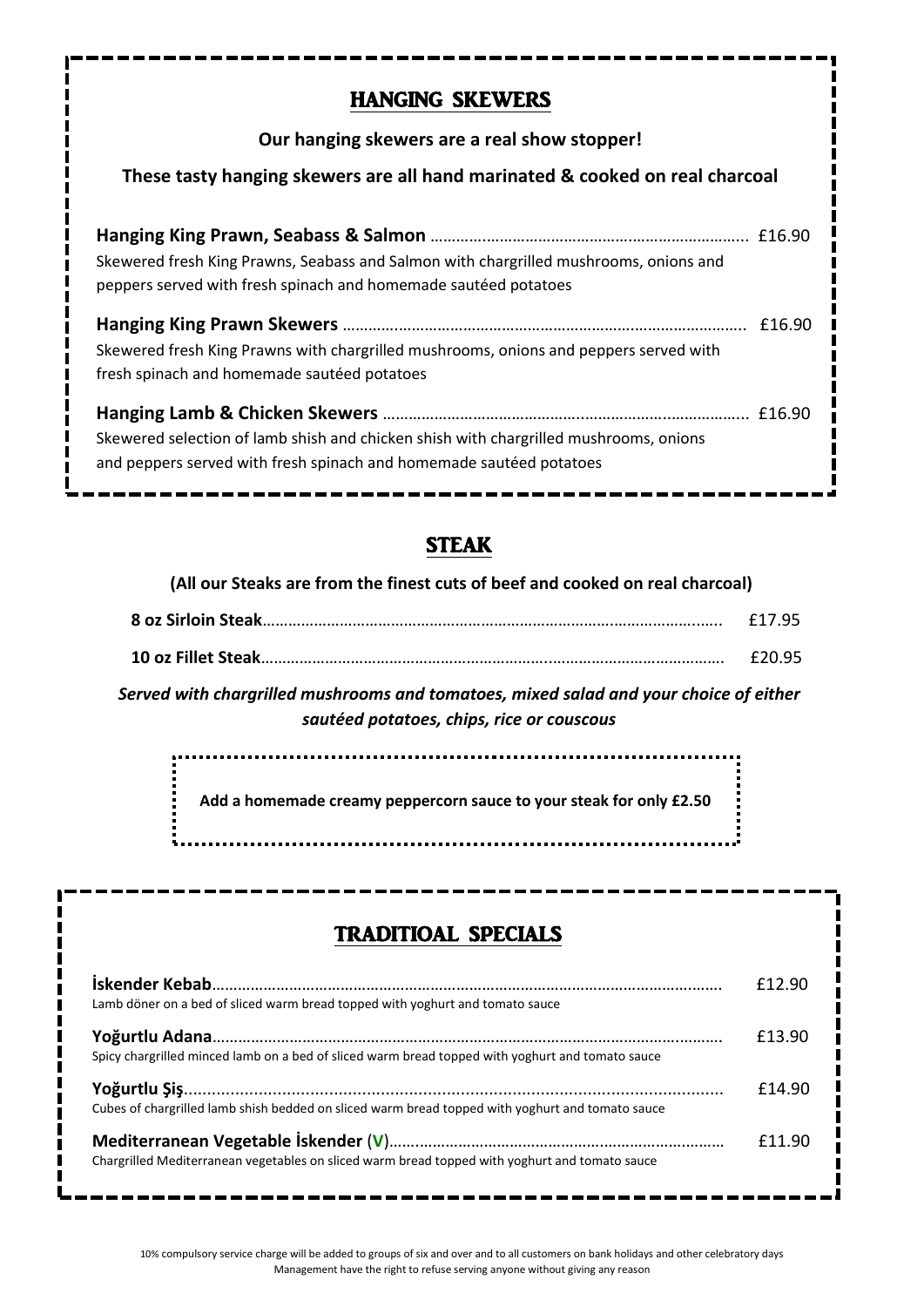# FISH & SEAFOOD

| Grilled fillet of fresh Salmon served with mixed salad and a choice of either chips, rice or couscous  |  |
|--------------------------------------------------------------------------------------------------------|--|
|                                                                                                        |  |
| Grilled fresh filleted Sea Bass served with mixed salad and a choice of either chips, rice or couscous |  |
|                                                                                                        |  |
| Fresh King Prawns pan fried in garlic butter with mushrooms, spinach and fresh parsley served with     |  |

Fresh King Prawns pan fried in garlic butter with mushrooms, spinach and fresh parsley served with .mixed salad and a choice of either chips, rice or couscous

# SEAFOOD LOVERS…

#### To ensure the best quality and freshness we require a minimum of **24 hours' notice** for any of the specialist seafood main courses below as everything will be freshly sourced for you on the day of your choice!

| Lobster Thermidor ………………………………………………………………………………………                                                                                                       | 34.90 |
|-----------------------------------------------------------------------------------------------------------------------------------------------------------|-------|
| Whole Fresh Lobster cooked in a brandy & cream sauce with fresh mushrooms and served with<br>homemade sautéed potatoes, grilled mushrooms & fresh spinach |       |
|                                                                                                                                                           | 34.90 |
| Whole Fresh Grilled Lobster with olive oil, garlic & lemon served with homemade sautéed potatoes,<br>grilled mushrooms & fresh spinach                    |       |

 **Ziyafet's Ultimate Seafood Plateaux (Serves 2)………...…….....** £69.90 **Fresh Whole Lobster, Crab, King Prawns, Scallops, Calamari, Mussels, Langoustines and Oysters! All cooked with aromatic sauces & served on a bed of rice**  *The ultimate for any seafood lover… a true showstopper*!

Whether you want to spoil someone, it's a special occasion or you just love seafood... simply place your order and leave the rest to us…

### **As the proud owners of Beachcomber Seafood Restaurant in Greenwich we also have over three decades of experience in the finest fresh seafood!**

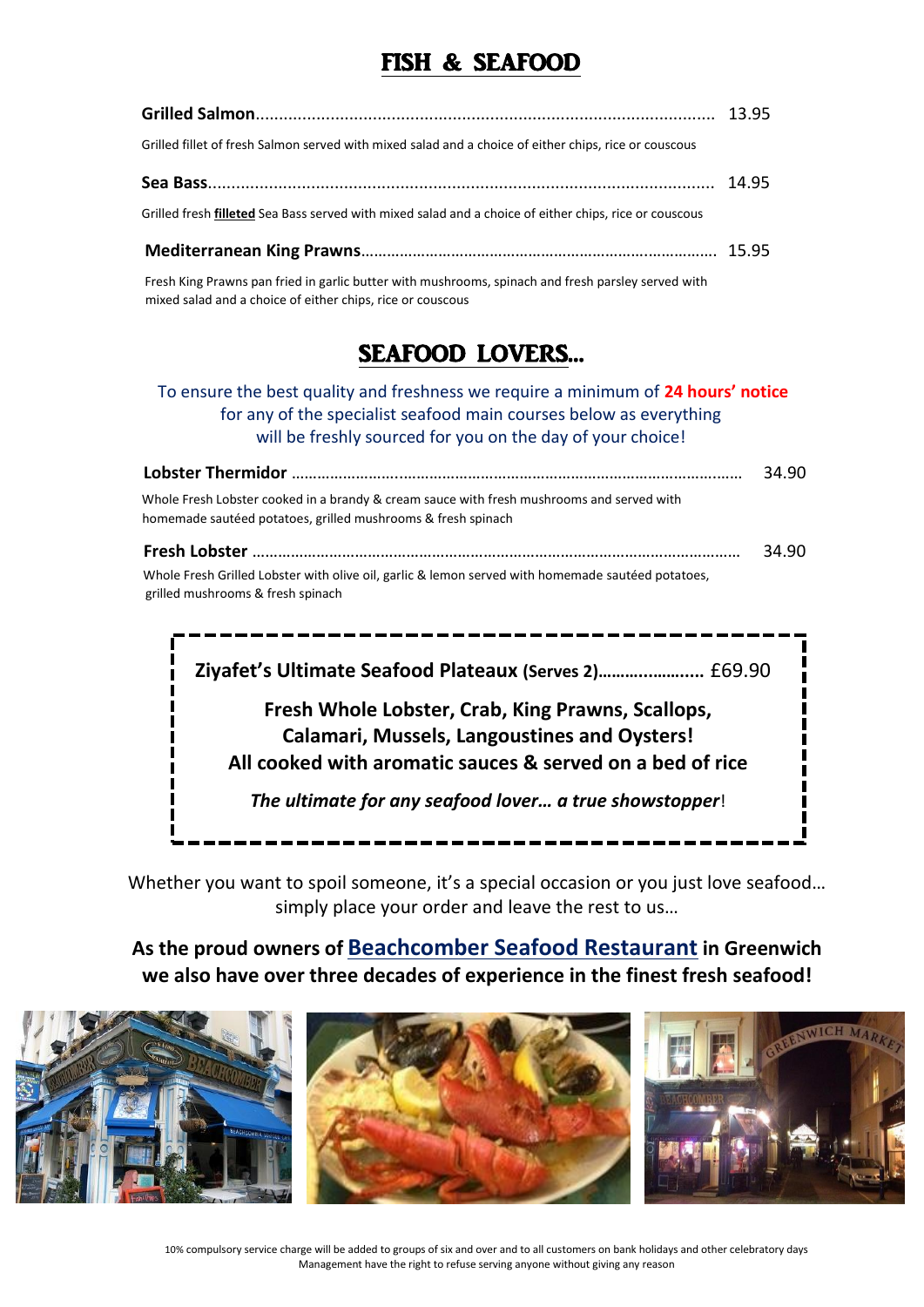# BURGERS & MORE

| <b>Ziyafet 60z Lamb Burger</b> (add chargrilled halloumi cheese to your burger for only £2)                                                                                                 | 11.90 |
|---------------------------------------------------------------------------------------------------------------------------------------------------------------------------------------------|-------|
| Home-made succulent 6oz chargrilled 100% lamb burger served in a soft toasted sesame seed bun with<br>chips and mixed salad                                                                 |       |
|                                                                                                                                                                                             |       |
| Chargrilled 60z beef burger made with a prime cut of minced beef served in a soft toasted sesame seed bun<br>with chips and mixed salad                                                     |       |
| <b>Chicken Deluxe Burger</b> (add chargrilled halloumi cheese to your burger for only £2) 10.90                                                                                             |       |
| Chargrilled marinated 100% whole chicken breast served in a soft toasted sesame seed bun with chips and<br>mixed salad                                                                      |       |
|                                                                                                                                                                                             | 11.90 |
| Traditional homemade moussaka with layered sautéed aubergines, courgettes, potatoes, tomatoes,<br>onions and minced lamb topped with a homemade creamy cheese sauce served with mixed salad |       |
|                                                                                                                                                                                             | 10.90 |
| Traditional homemade moussaka with sautéed aubergines, courgettes, potatoes, tomatoes and onions<br>topped with a homemade creamy cheese sauce served with mixed salad                      |       |
|                                                                                                                                                                                             |       |
| Skewered aubergine, mushrooms, courgettes, peppers, tomatoes and onion grilled on charcoal served<br>with mixed salad and your choice of either chips, rice or couscous                     |       |

# SIDE ORDERS & SALADS

|                                                                 | 3.50 |
|-----------------------------------------------------------------|------|
|                                                                 | 3.50 |
|                                                                 | 3.50 |
|                                                                 | 4.00 |
|                                                                 | 3.50 |
|                                                                 | 3.00 |
|                                                                 | 3.50 |
| Finely chopped tomatoes, cucumbers, onions, peppers and parsley | 4.90 |
| Feta cheese, olives, tomatoes, cucumber and onion               | 4.90 |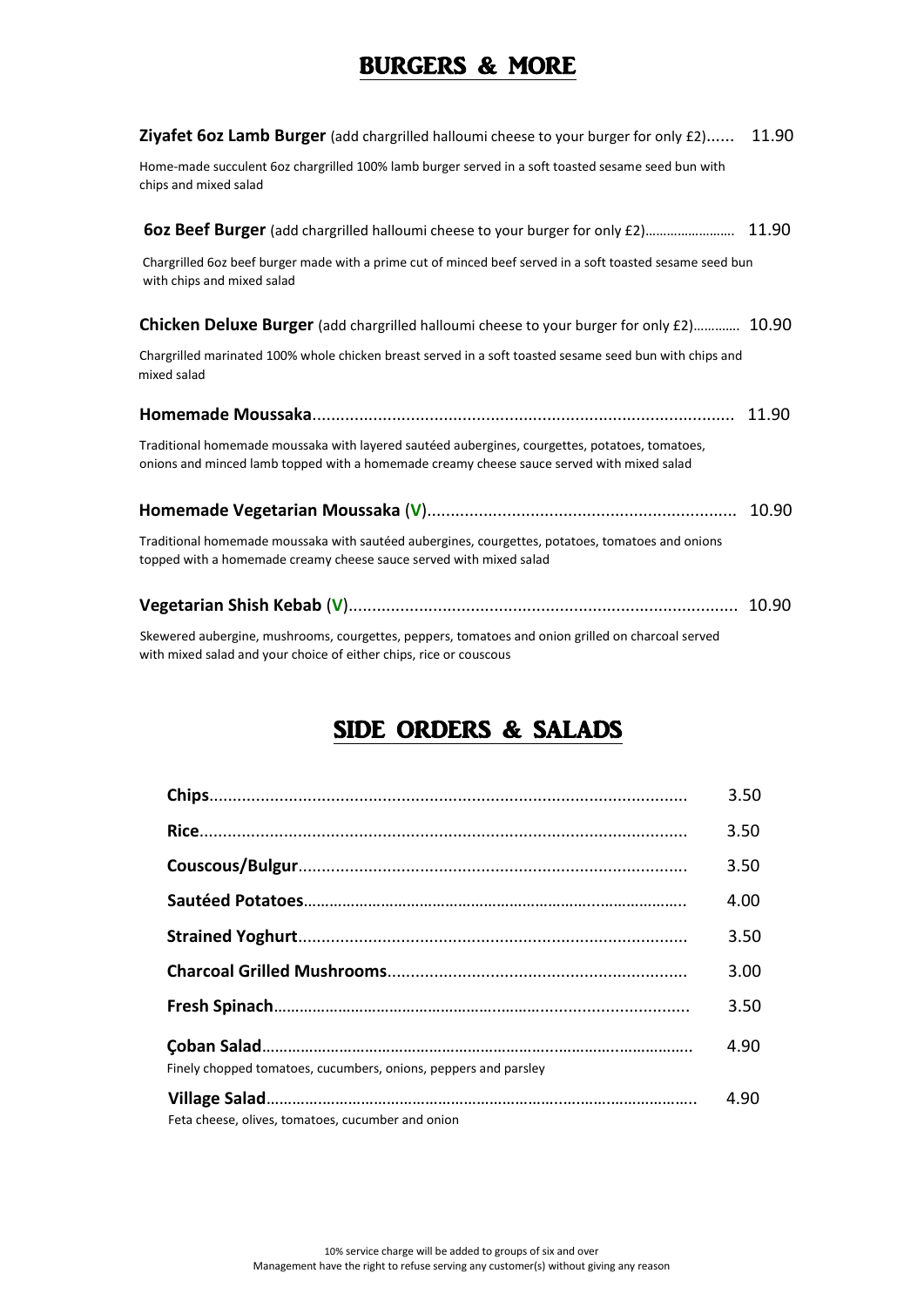# DESSERTS

### Traditonal Home-Made Turkish Desserts

| <b>Baklava</b>                                                                        | 4 QN |
|---------------------------------------------------------------------------------------|------|
| Home-made sweet layers of filo pastry filled with chopped nuts and syrup              |      |
|                                                                                       | 4.90 |
| Home-made baked rice pudding $-$ served hot or cold $-$ with optional ground cinnamon |      |
|                                                                                       |      |
|                                                                                       |      |
|                                                                                       |      |
|                                                                                       |      |
| <b>Fancy sharing a dessert</b> ? This dessert combines two all-time favourites        |      |
| <b>Baklava and Knickerbocker Glory!!</b>                                              |      |
| A full portion of homemade delicious baklava served hidden amongst layers of          |      |

### FAVOURITE CLASSICS

| (Served hot or cold with double cream)                                   |      |
|--------------------------------------------------------------------------|------|
|                                                                          |      |
|                                                                          | 4.90 |
| (Served hot or cold with double cream)                                   |      |
|                                                                          |      |
|                                                                          |      |
| (Vanilla and Lotus Biscoff Cheesecake topped with a Lotus Biscoff Crumb) |      |

Ì  **Add Ice Cream to any dessert for only £1.50** 

 **~ Separate Ice Cream Menu Available – Please Ask a Member of Staff ~**